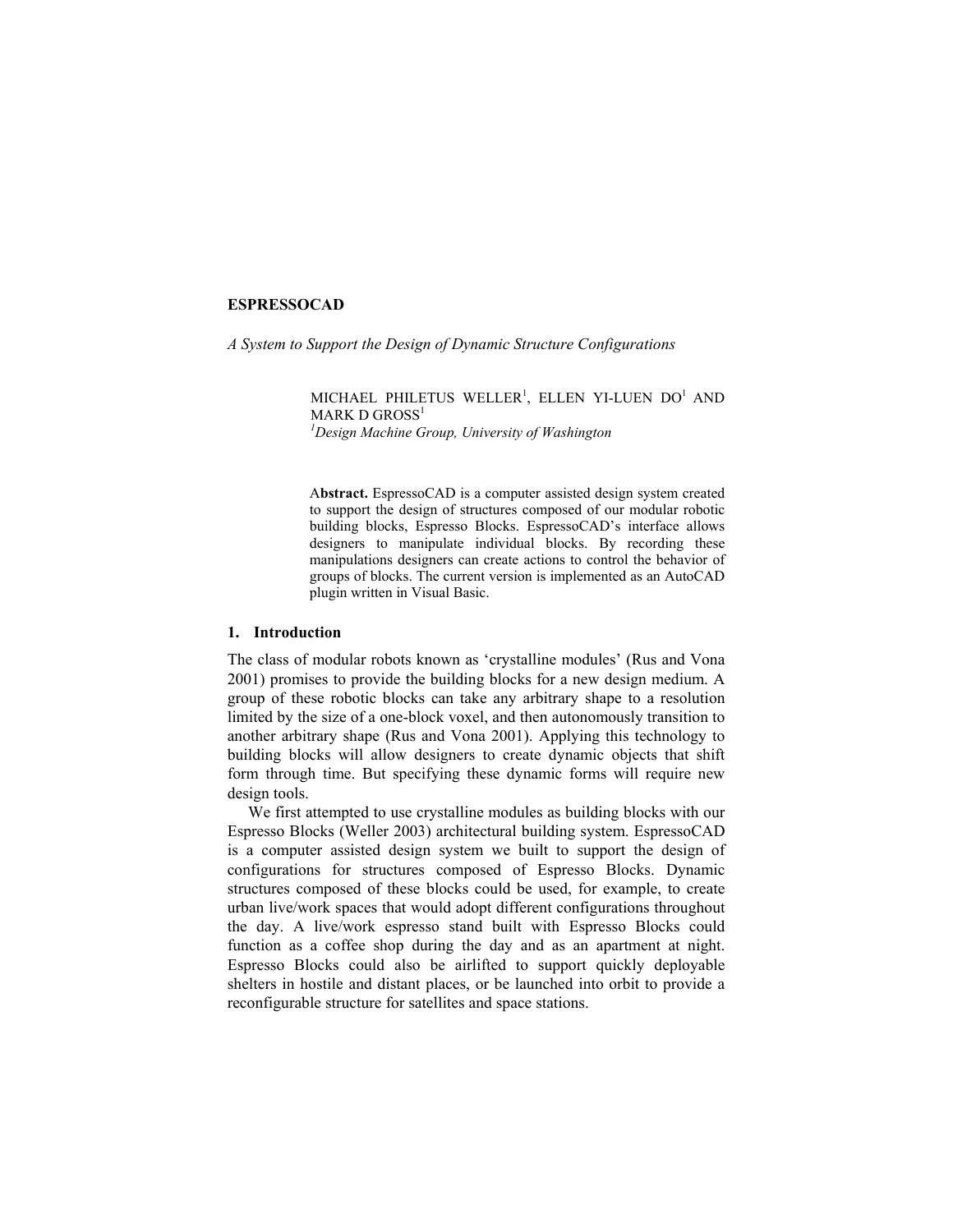Designing these dynamic structures will require CAD systems with new capabilities. Such a system must at least:

- 1) support the design and visualization of a structure's transition from one form to another
- 2) help designers manage the new degrees of freedom allowed by a dynamic structure by modeling the constraints of the structural system
- 3) output a file that can be loaded into a structure and used to transform it into the designed form

In this paper we present EspressoCAD, our first attempt to build a system that supports this minimal specification in order to demonstrate the potential power of dynamic structures. As EspressoCAD is designed specifically to support the design of structures composed of Espresso Blocks, we will begin with a brief description of the Espresso Block module in section two. In the third section we will explain how a designer can use EspressoCAD to design configurations for a group of blocks. We give the details of EspressoCAD's implementation in the fourth section. In the fifth section we outline our plans for our next generation of building blocks, Cocoa Blocks, and our system to support the design of local rulesets for Cocoa Blocks, CocoaCAD.

# **2. Espresso Blocks**



Figure 1: *Prototype Espresso Block module* 

Our Espresso Block module (Figure 1) is a crystalline modular robot similar to the systems of Rus and Vona (2001) and PARC (Suh, Homans and Yim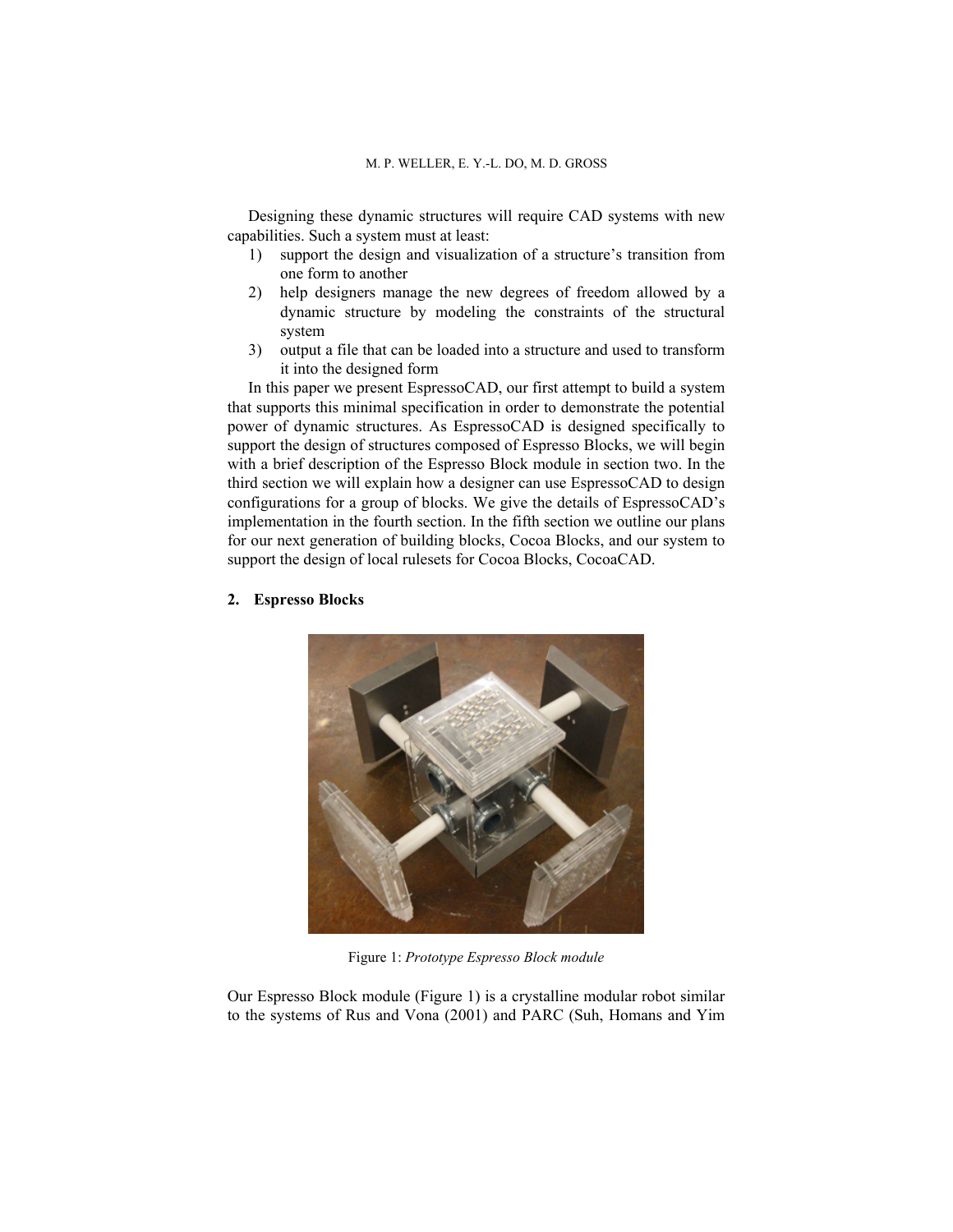2001), but on an architectural scale. While other modular robotics systems have focused on creating very small modules to support autonomous locomotive agents (Rus et al. 2002), Espresso Blocks are objects on the scale of a brick or concrete masonry unit, and are designed to stack themselves to create load-bearing structures (Weller 2003). Our current prototype block is 15cm wide with the faces contracted and 30cm wide with the faces expanded (Figure 2).



Figure 2: *Block module dimensions* 

Figure 3 shows a section diagram of a block module. Three faces of each block are male, with a switching magnet array latch. The opposite three faces are female, with sheet metal dishes to receive the magnet arrays. Each face is mounted on an arm that fits into a tubular housing in the core of the block. We are currently experimenting with a rack and pinion drive to extend and retract the arms. When the arms of two adjacent blocks are extended towards each other, the switching magnet array from one block fits into the metal dish of the next block, latching them together. To unlatch from each other, the switching magnet array is switched to its 'off' configuration directing its magnetic field inwards away from the metal dish and both faces are retracted (Weller 2003).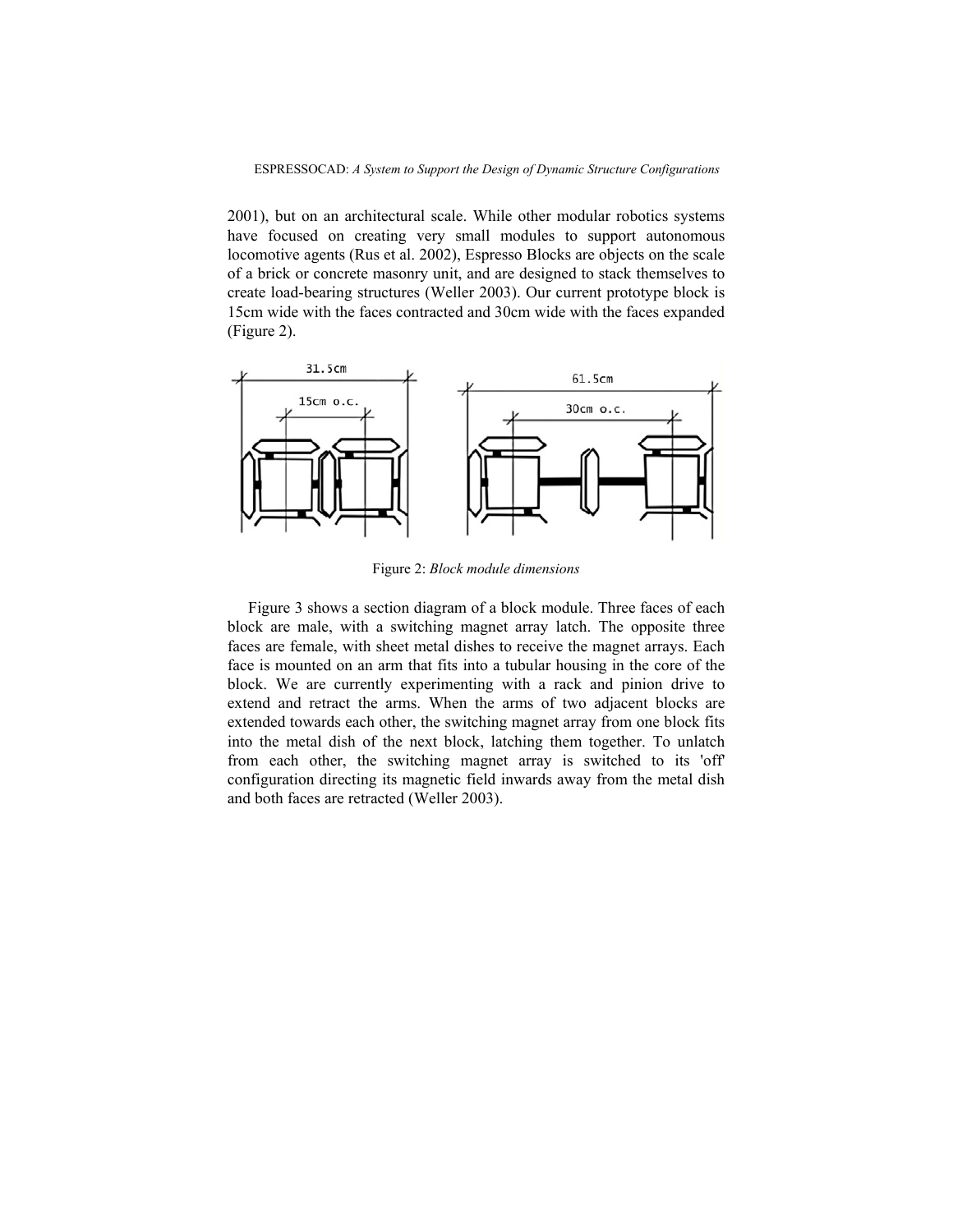#### M. P. WELLER, E. Y.-L. DO, M. D. GROSS



Figure 3: *Block module section diagram* 

Pairs of Espresso Blocks move with an inchworm-like motion (Figure 4). One block, the free block, unlatches itself from all blocks that would constrict its movement, while the other block, the anchor block, remains latched to the rest of the structure. Both blocks extend their linked faces, pushing the free block across a one-block wide space where it latches to an adjacent block. To continue moving the anchor block can disengage from neighboring constrictive blocks to become the free block and both blocks retract their faces to bring the two blocks back together, shifted by one space. As Rus and Vona (2001) show, by repeating these steps a group of blocks can take any arbitrary form.



Figure 4: *Block inchworm motion* 

Because a building composed of modular robots would be able to autonomously reconfigure itself into a new shape, it can be designed as a series of dynamically linked forms and behaviors rather than a single static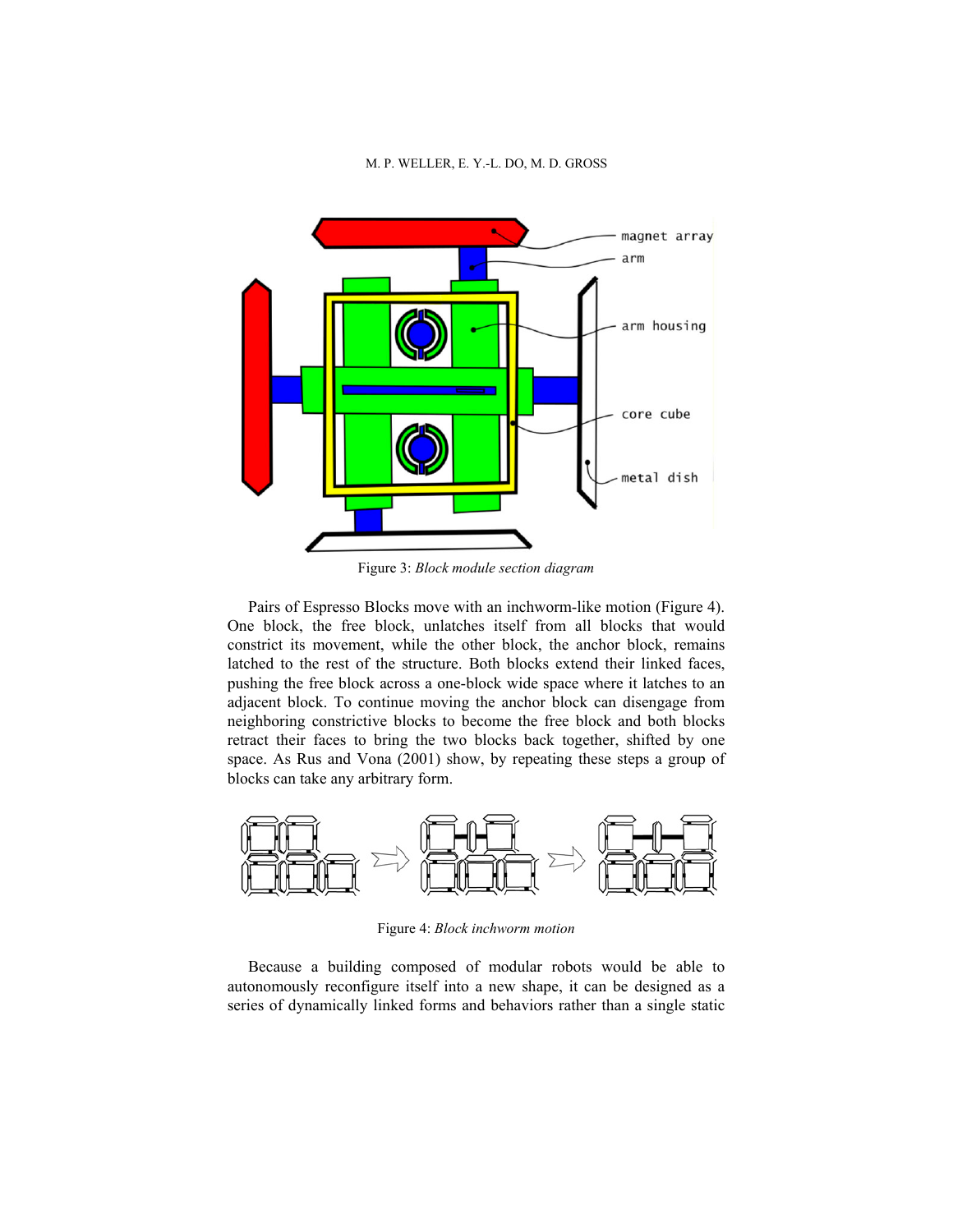#### ESPRESSOCAD: *A System to Support the Design of Dynamic Structure Configurations*

3D shape. One example of such a dynamic form is the live/work espresso stand (Weller 2003). This structure would erect itself into a one-room space from several pallets of blocks delivered to the building site. With a remote control (Figure 5), the stand's occupant could cycle through different forms, from an espresso stand in the morning to a kitchen and dining room in the afternoon, and then into a bedroom at night. To transition from one space to another the blocks would not only reconfigure architectural elements such as walls, counters and windows, but would also form furnishings for the room and switch items such as the espresso machine and alarm clock in and out of storage as appropriate.



Figure 5: *Using a palm pilot as a remote control* 

The live/work espresso stand's occupant would control the transition between forms by selecting and playing actions designed in EspressoCAD. With a remote control that could be a palm pilot or cell phone with the block control software loaded onto it, the occupant would select which area of the structure to reconfigure. After the occupant selects the desired action from a list, the blocks that will be involved in the transition light up green. Once the selection is confirmed, the blocks turn red and begin moving. When each block reaches its final position its light turns off to signal when the transition has completed.

# **3. Designing with EspressoCAD**

Unlike other CAD programs that create drawings to guide contractors or 3D data to send to a rapid prototyper, EspressoCAD produces actions to be executed by groups of Espresso Blocks. The design interface (Figure 6) features a 3D view of the group of block modules and a control panel.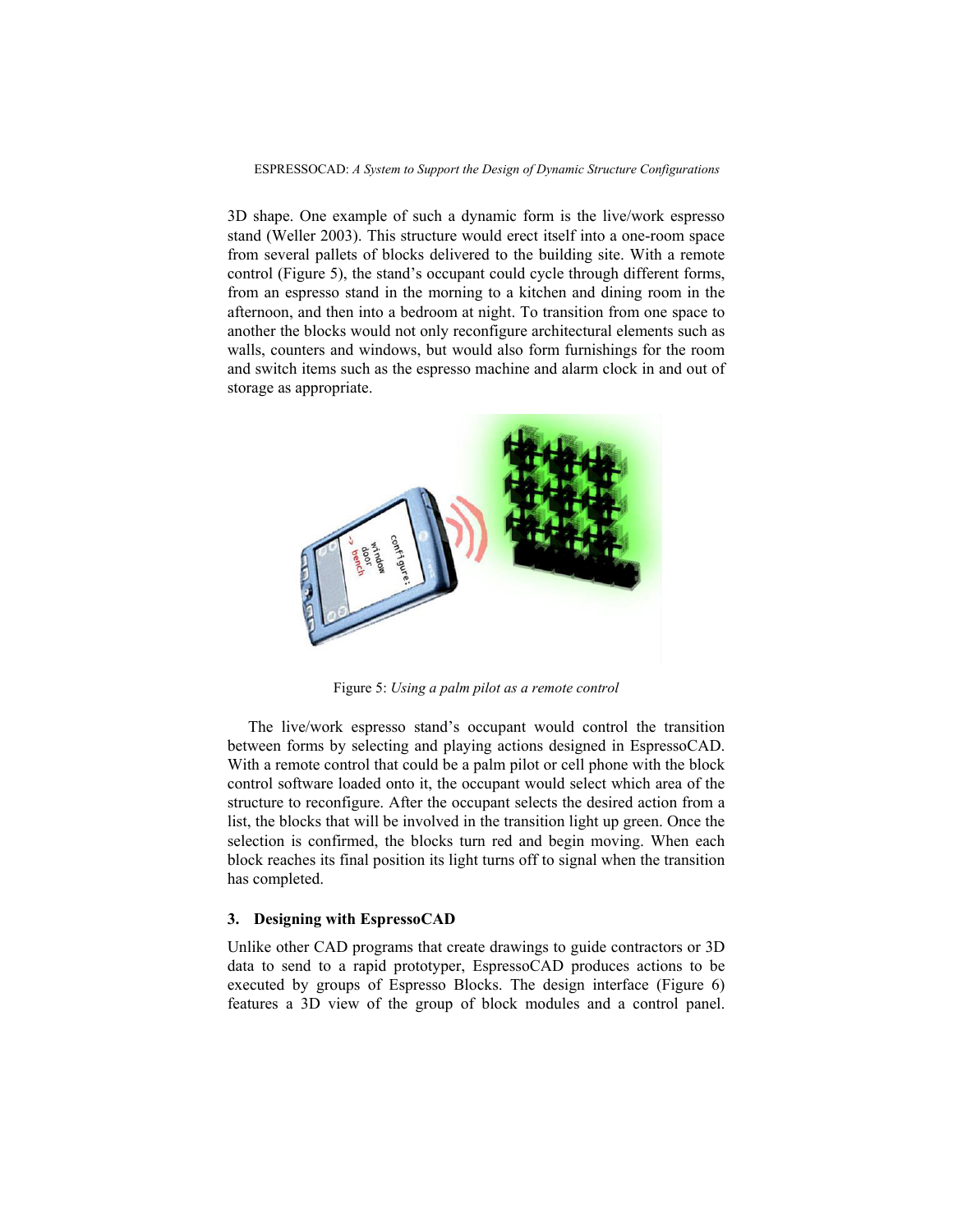EspressoCAD represents block modules with a more abstracted form, a cube with male and female arms extending from opposite faces. Actions can be created from scratch by adding new blocks to the design space and then recording their manipulation, or existing actions can be opened, played back and extended. Completed actions can be saved and loaded onto a remote control, or uploaded onto a website to be shared with others.



Figure 6: *EspressoCAD screen shot* 

To help designers manage the additional degree of freedom allowed by change through time EspressoCAD models the constraints of the block modules. The control panel (Figure 7) has three tabs: the controls tab, the actions tab and the record tab. The controls tab presents the designer with a set of manipulations that can be played on the currently selected block and allows selection to be passed to an adjacent block. When a block is selected, it is highlighted on the screen in red, and control functions that are unavailable to that block are grayed out.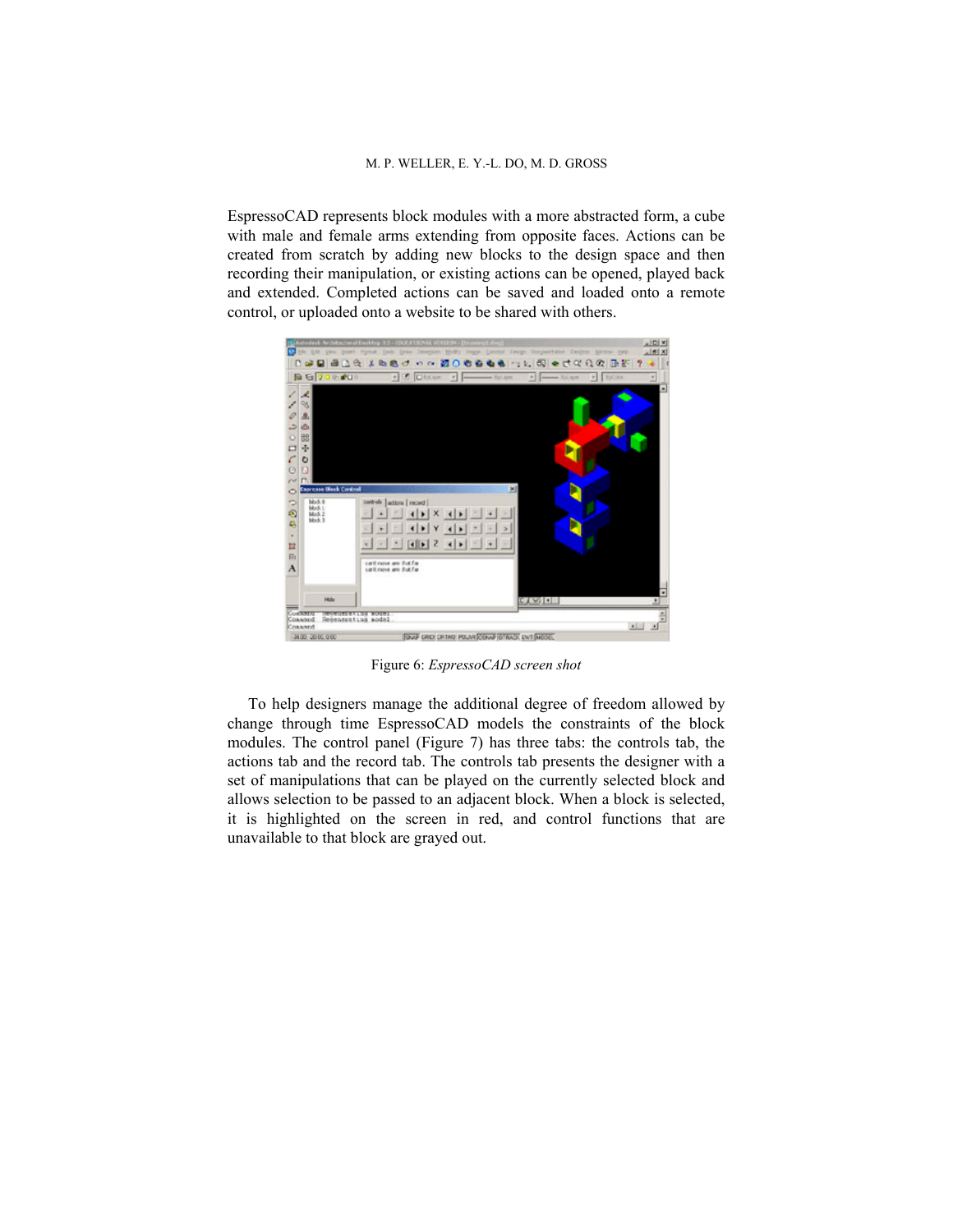ESPRESSOCAD: *A System to Support the Design of Dynamic Structure Configurations*



Figure 7: *EspressoCAD control panel* 

There are an identical set of buttons for each axis of the selected block. The buttons on the left side control the male (green) face and the buttons on the right control the female (yellow) face. The arrow buttons immediately adjacent to the axis label extend and retract that face of the block. When the face of one block is extended to the face of an adjacent block, they automatically latch together. When the face of the selected block is latched to another block, the "\*" button, which unlatches the face from the adjacent block, becomes active. If the space adjacent to the face is unoccupied, the ë+í button is active and allows a new block to be added to the design space latched to that face of the selected block. If there is another block adjacent to the face the  $\leq$  button is active and allows selection to be passed to the adjacent block.

While EspressoCAD does not impose physical constraints such as gravity, it imposes the block freedom constraint to make it possible to show that the blocks' limited range of motion does not preclude the transformation between two configurations. Figure 8 shows the selected block marked with an 'x' attached to another block that is circled. If the selected block extends or retracts the arm connected to the circled block, and the circled block is free to move, it moves along with the arm. If the circled block attached to the arm is not free to move, but the selected block is, then the selected block moves and the circled block stays in place.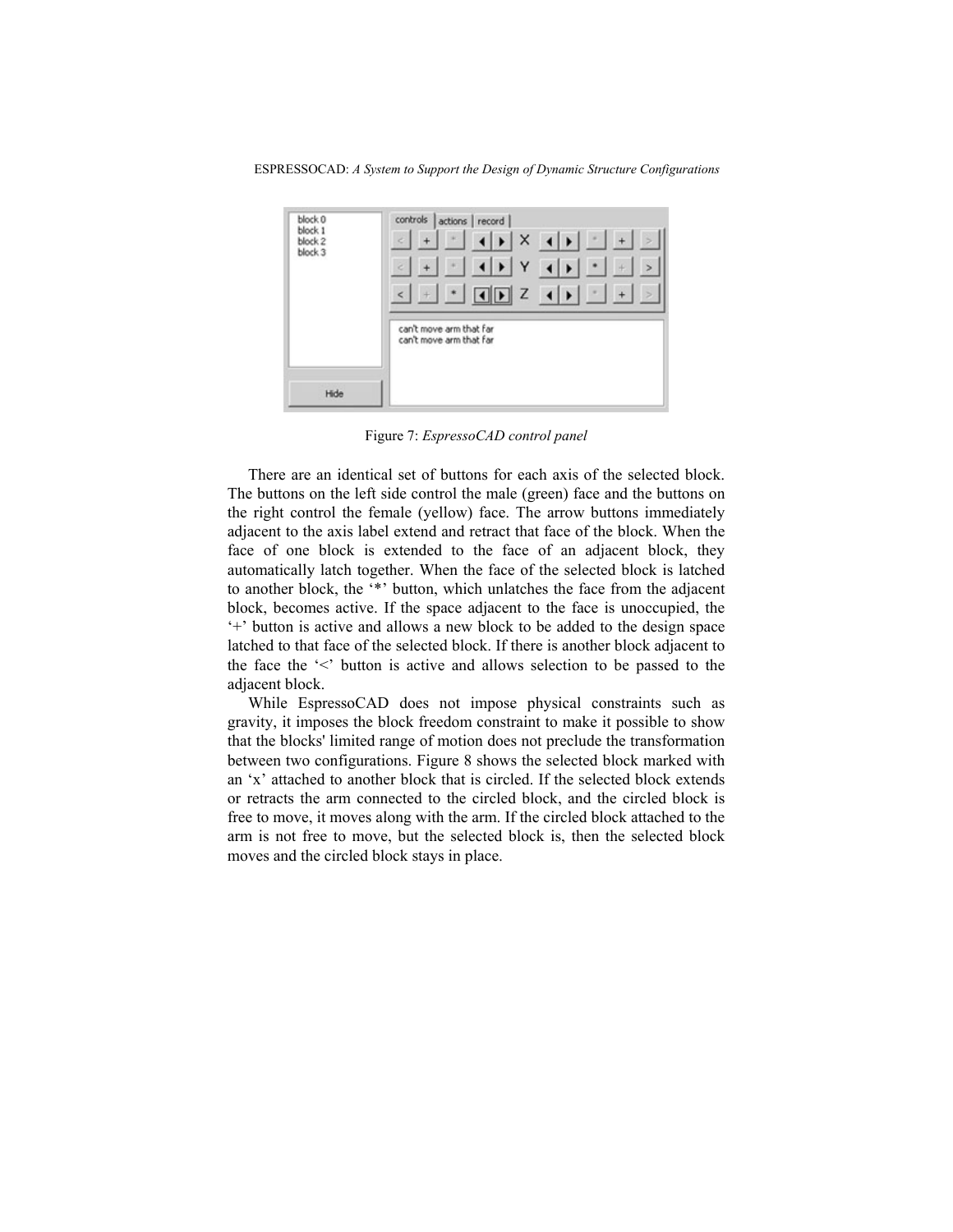

Figure 8: *Block freedom conditions* 

The circled block is free to move if it is not attached to any blocks besides the selected block, or is only attached to one other block besides the selected block, and that other block is only attached to the circled block. If an arm of the selected block is extended or retracted, and both the selected block and the block the arm is attached to are not free, nothing moves, and an error message is printed to the message window. If an attempt is made to extend or retract an arm past its maximum or minimum bounds, the arm does not move and "can't move arm that far" is printed to the error window.

The record tab allows a new action to be created. Once a name for the action is entered, manipulations of the blocks are recorded to the action. After an action is recorded and saved, it can be placed on the actions tab. To add actions to a remote control, the actions tab would be downloaded onto the remote control device. By arranging a set of actions on the actions tab and playing them back in EspressoCAD, a designer can simulate the control of a block structure before attempting to play the actions on a group of blocks.

To show that a block module's limited range of motion is sufficient to allow a block structure to reconfigure itself, we designed the pallet-to-wall action (Figure 9). This action transitions a pile of blocks on a pallet into a two-block thick wall. The action only transitions one layer of the pile at a time, so by repeating the action four times an entire pallet could be transitioned. Starting with the far right column of a 4 x 4 pile, the blocks inchworm up and over to the left, until they form a 2 x 8 tower. This is a relatively simple action, but future dynamic structure configuration design systems will feature tools to manage more complex transitions.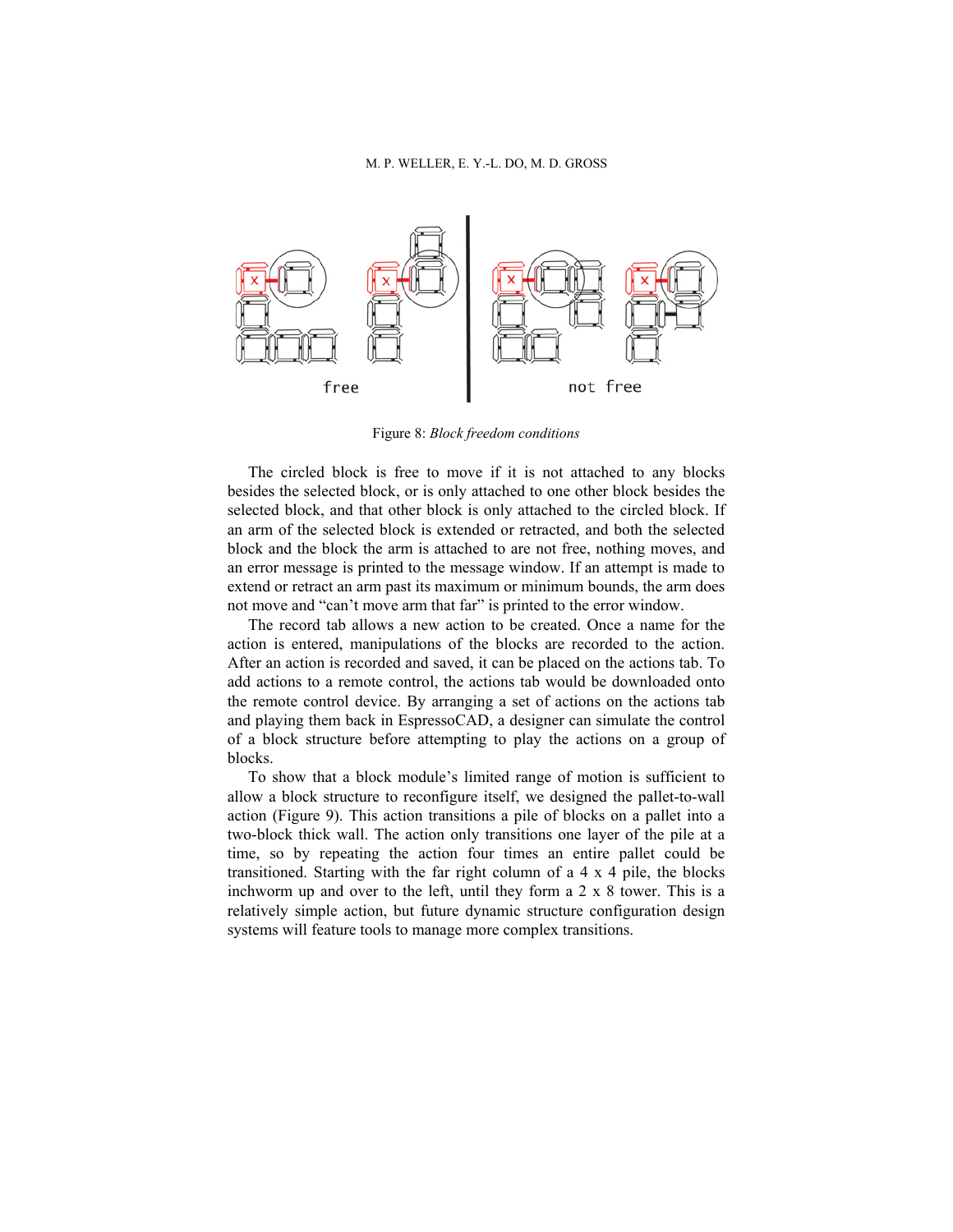

Figure 9: *Pallet-to-wall action* 

## **4. EspressoCAD Implementation**

EspressoCAD is built as an AutoCAD plugin to take advantage of its rendering engine and viewing controls. We initially explored writing the plugin in AutoLISP, but decided to use Visual Basic instead as the application protocol interface for 3D objects appeared much more straightforward. EspressoCAD is implemented as a series of objects. The world object holds a list of block objects, an associative array of the positions of all of the blocks, and a control panel object. Each block object contains six arm objects, one for each face. Pressing a button on the control panel routes the command through the world object to the current block object.

EspressoCAD manages locational relationships between blocks such as adjacency, latching and collisions by maintaining a multi-dimensional associative array of the positions of every block (Figure 10). The top level of the associative array contains an index of all of the x positions currently occupied by a block. Each x position contains a list of all the y positions occupied by blocks at that x coordinate. Each y position has a list of z positions occupied by blocks at those x, y coordinates. And each z position has a reference to the block object that occupies that position.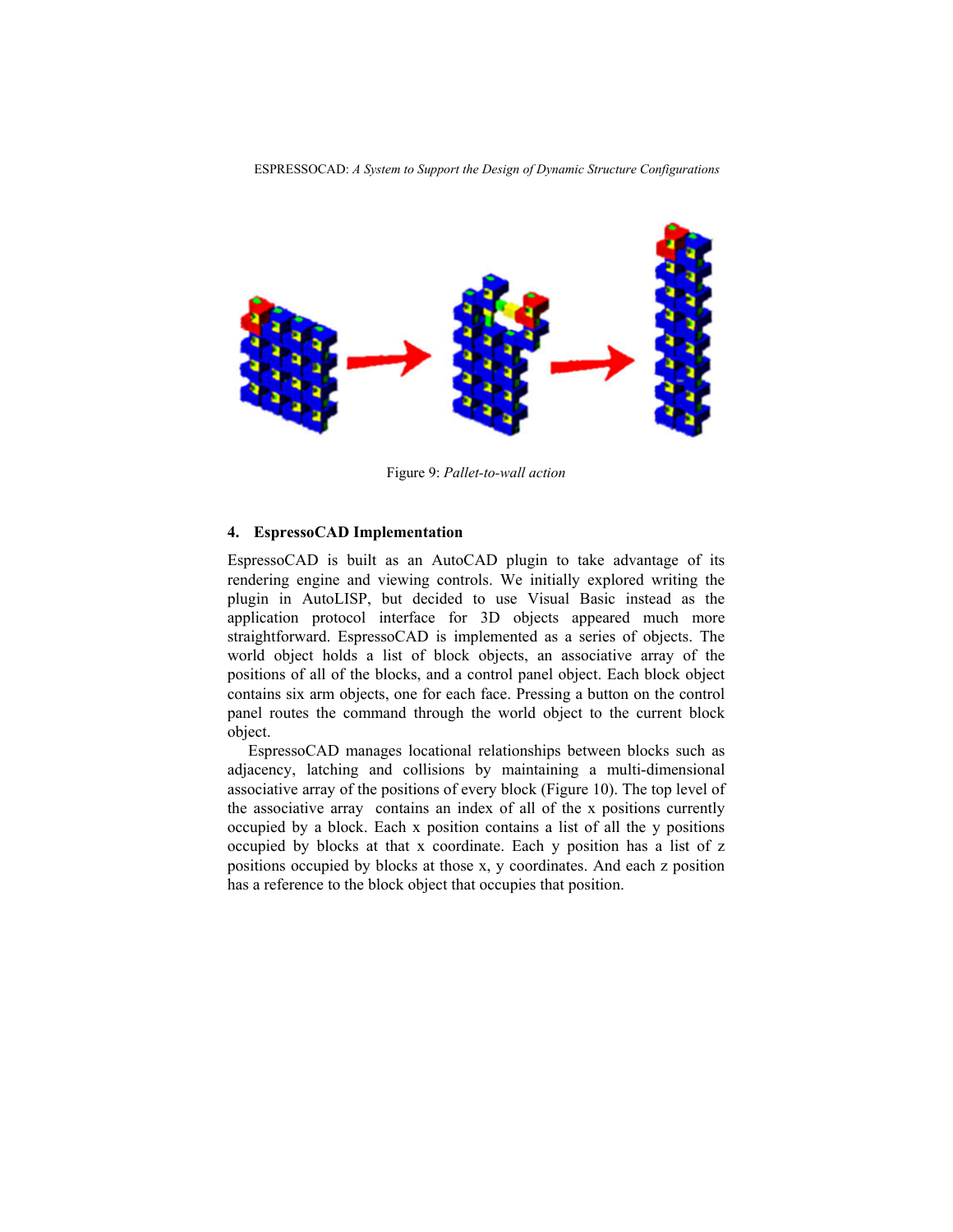

Figure 10: *Block position associative array structure* 

The psuedo-code to test whether there is a block within a bounding box is shown in Figure 11. The 'blocks\_within\_bounding\_box' function takes the minimum and maximum points of the bounding box as arguments. First it looks whether there are any position keys on the x position list that fall within the bounding box's x coordinates. If there are not, the test returns an empty list. If there are position entries within the bounding box's x coordinates, each of those entries' y position lists are tested for objects within the bounding box's y coordinates. Again, if there are no entries, the test returns an empty list. If there are entries, each of the entries' z position lists are tested for entries within the bounding box's z coordinates. If there are any entries found, the test returns a list of references to the blocks found at each entry. Each entry should have just one block because blocks are not allowed to overlap.

```
define blocks_within_bounding_box( min, max ): 
 block_list = \begin{bmatrix} 1 \end{bmatrix} // list of blocks to return
  // check x position list 
 for( x = min.x, x \le max.x, x++):
if( position_array.x_list.has_key(x) ): 
// check y position list 
y_list = position_array.x_list{x} 
for( y = min.y, y <= max.y, y++ ): 
if( y_list.has_key(y) ): 
// check z position list 
         // check z position<br>z_list = y_list{y}<br>for( z = min.z, z <=
              z = min.z, z \le max.z, z++ ):
               if( z_list.has_key(z) ): 
                block_list.append( z_list{z} ) 
  return block_list
```
Figure 11: *Psuedo-code to test for a block within a bounding box*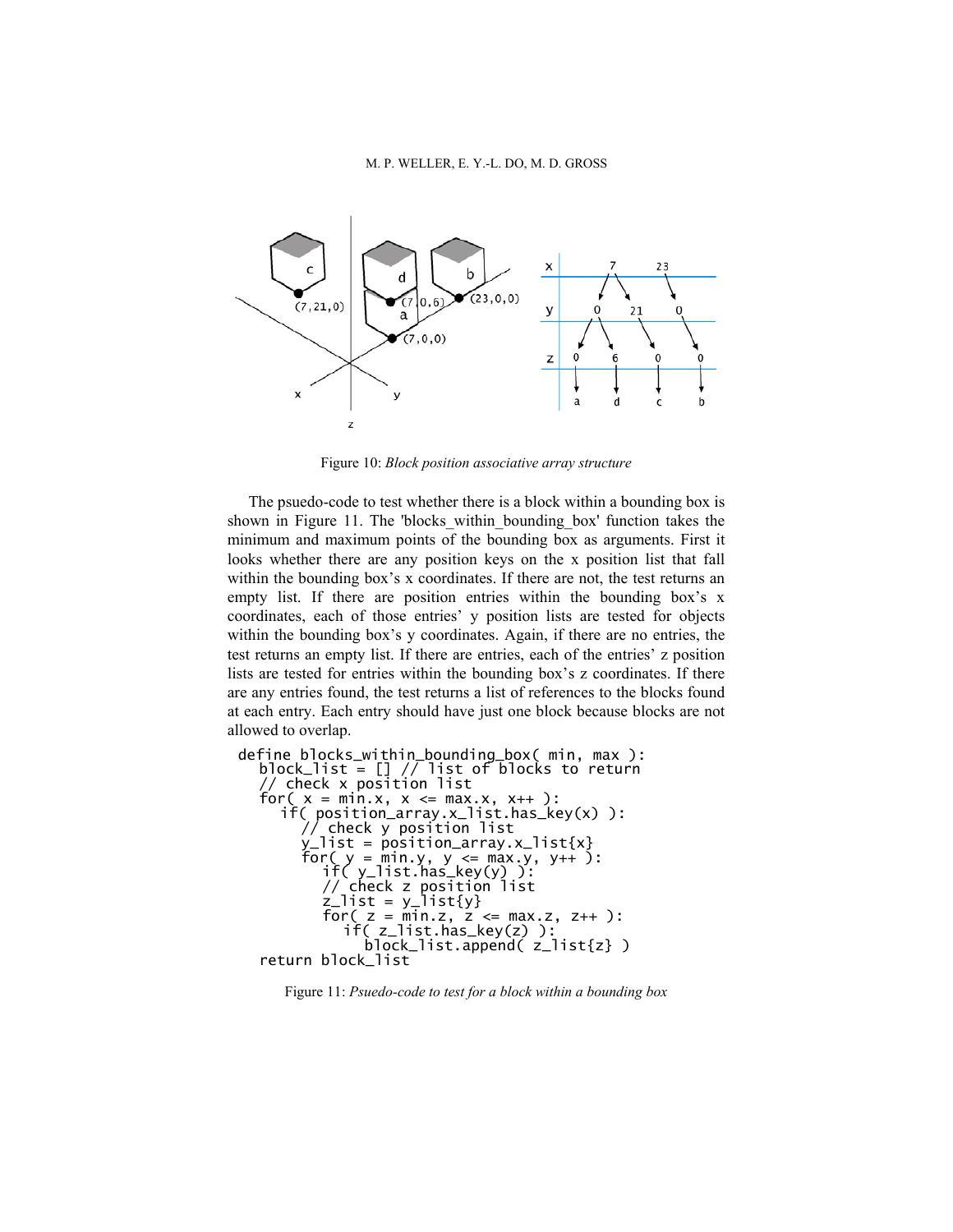ESPRESSOCAD: *A System to Support the Design of Dynamic Structure Configurations*

Every time an unlatched arm of a block is extended it checks to see whether it has latched to another block. To find out it asks the world object if there is another block within one block length. If there is a block within one block length, the world object returns a reference to it. The arm being extended then asks the adjacent block for its position and the extension of the arm facing it. If the combined extension of the two arms bridges the gap between the blocks they are latched together. Otherwise the arm is simply extended.

If the arm being extended is latched to another block the selected block calls the block to which the arm is latched to determine if it is free (Figure 8). The freedom constraint is an approximation of the physical constraints of an actual block structure. The psuedo-code for determining whether a block is free is shown in figure 12:

define is\_free( block ): latched\_list = [] // blocks latched to this block // check which blocks arms are latched to for each arm in block.arm\_list: if( arm.is\_latched() ): // add blocks besides selected block to list if( arm.latched\_to\_block() != selected\_block ): latched\_list.append( arm.latched\_to\_block() ) // check the length of the latched\_to list  $if($   $latched\_list.length() == 0 )$  : // block is only latched to selected block return true else if(  $latched_{list}$ .length $() > 1$  ): // block is latched to at least two other blocks return false else: // block is latched to one other block for each arm in latched\_list[0].arm\_list: if( arm.is\_latched() ): if( arm.latched\_to\_block() != block ): // other block is latched to more than one // block return false other block is not latched to more than one  $\frac{1}{2}$  block return true

Figure 12: *Psuedo-code to test whether a block is free* 

The 'is free' function takes a block as an argument. It checks each arm of the block passed to it to see if it is latched to a block besides the selected block. If it is the block to which the arm is latched is added to a list of blocks, the 'latched\_list'. If the block given as the argument is not latched to any blocks besides the selected block, it is free and returns true. If it is latched to more than one block besides the selected block, it is not free and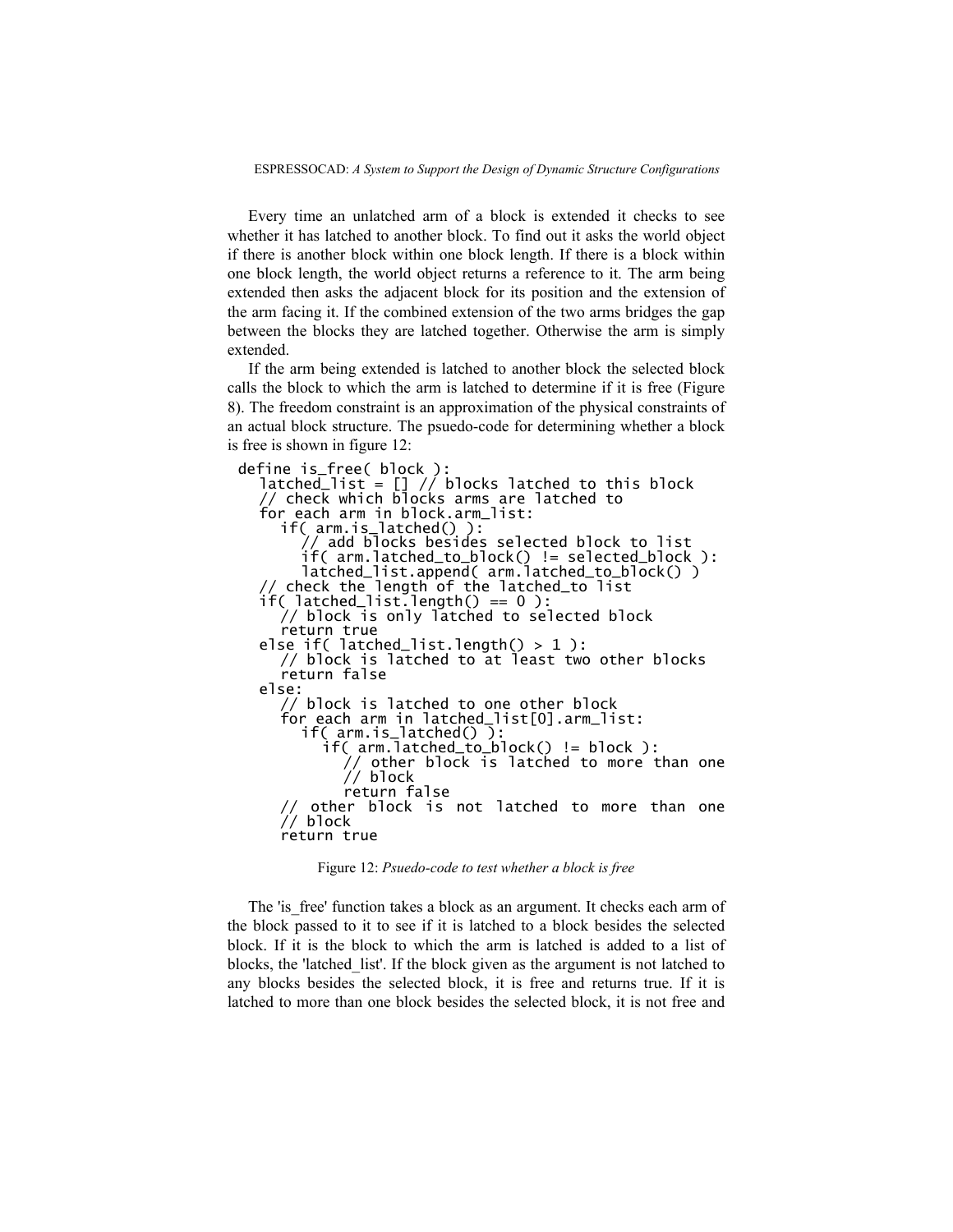returns false. If it is latched to only one other block it checks that block to see if it is attached to any other blocks. If it is it returns false, otherwise it returns true.

If the block is free it calls the world object to see if the space that it is going to move into is occupied by any other blocks. If the space is free the world object updates the block's position in the position array and tells both the arm and the block to which it is latched to move. If there is another block in the way, nothing moves and an error message is printed to the control panel's message window.

When the record button is pressed, it creates a function definition in a new file and tells the world object to record actions. Every time a button is pressed on the control panel the function call is written to the file. To add the function to the actions tab, a new button is added to the tab and linked to the new function.

## **5. Future Work: CocoaCAD**

EspressoCAD demonstrates several features to support the design of dynamic objects, including modeling the design constraints of a block module and supporting the creation of actions. But managing complex inhabitable spaces will require design tools that can operate at a higher level than pushing individual blocks around. To take advantage of the distributed parallel computing power of the blocks and speed up the reconfiguration process, instead of manually planning each block's path beforehand it would be more effective to broadcast the desired configuration or behavior to the blocks and let them work out the transition. A strategy to achieve this effect by using local rulesets to control block behavior is proposed by Jones and Mataric (2003). A design program takes a desired goal shape and generates local rulesets to be loaded onto the individual blocks. In a simulation, each block evaluates its local conditions and takes the actions required to satisfy its ruleset, more or less producing the desired goal shape without inter-block coordination. Shen, Salemi and Will (2002) switch their chain modules between locomotive gaits by sending "hormone" messages to cycle the individual modules between rulesets. For example, a system composed of a chain of several modules arranged in a loop would have all of its modules using the 'roll' ruleset, producing a rolling behavior in the entire system. By broadcasting a message telling all of the modules to switch to the 'crawl' ruleset, the system transitions into a snake-like shape and commences crawling forwards.

# 5.1. COCOA BLOCKS

We are currently working on a children's building block kit to support ruleset design education, Cocoa Blocks. This kit will have three parts, a 3D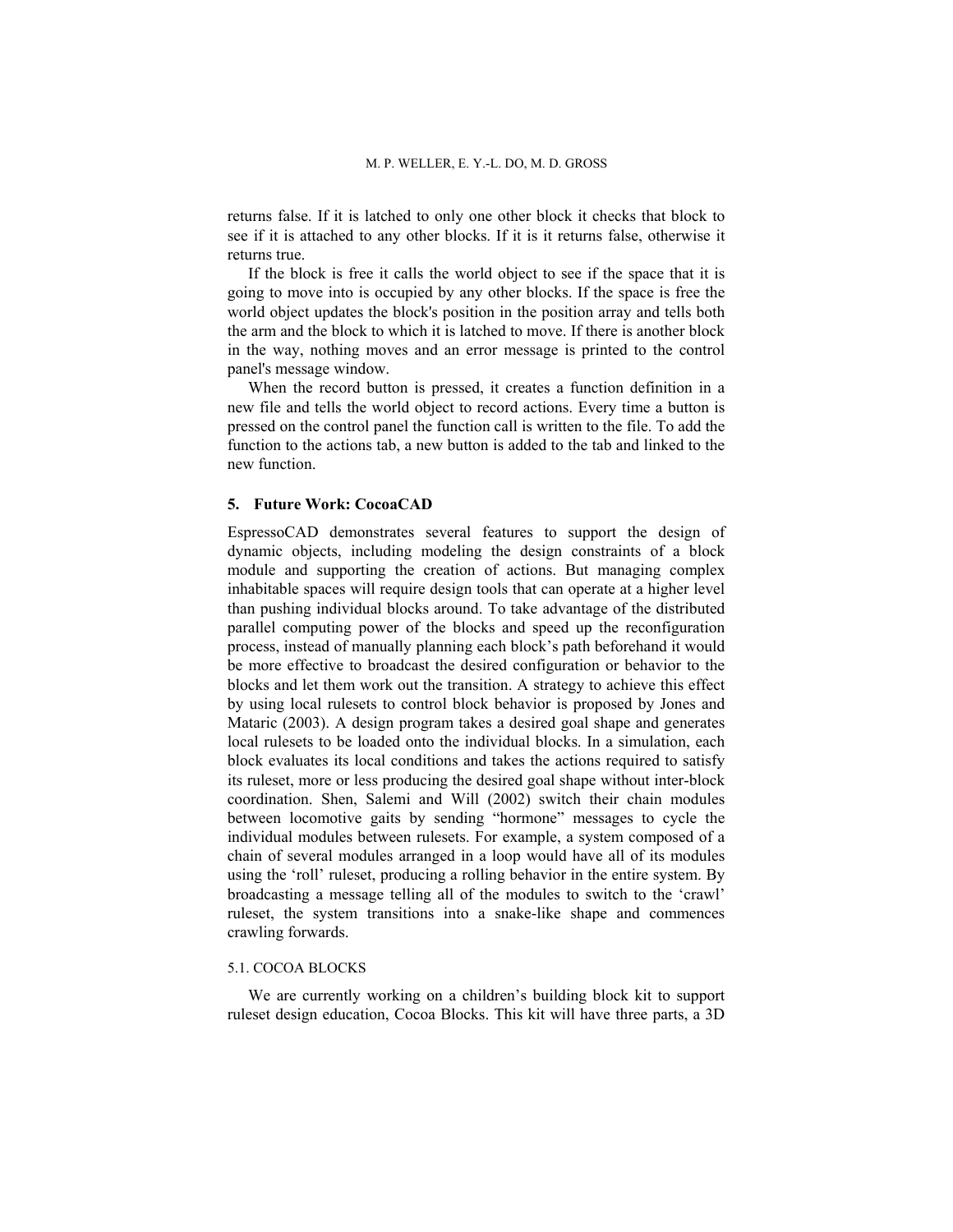modeling and simulation application to support ruleset design, a remote control to broadcast ruleset changes to the blocks, and the blocks themselves. The small pile of six inch blocks that comes with the kit will be suitable for designing a piece of furniture, or experimenting with different gaits to move around and over obstacles.

### 5.2. DESIGNING WITH COCOACAD

Instead of designing actions that explicitly list every step every block should take to transition to a goal shape, CocoaCAD will support the design of local rulesets that lead to the emergence of a desired goal shape from any arbitrary starting shape. In CocoaCAD goal shapes will be designed on an interface similar to EspressoCAD's, but instead of recording the manipulations as an action it will generate rulesets to create the shape. CocoaCAD's ruleset editing interface will then visually show the effect of manipulating and editing the generated ruleset.

A set of rulesets output by CocoaCAD would then be broadcast to the Cocoa Blocks. The local rules will tell the block to evaluate the position of immediately adjacent blocks and obstacles, and specify an action for the block to take if the local conditions match a rule. All blocks would have identical lists of local rulesets, but would select one ruleset from the list depending on the state of the block. A rule can tell a block to switch states to a different ruleset in the list. Rulesets could be designed to converge on one goal shape and then wait for a command to switch to a new form, or they could be used to create a dynamic form that would respond automatically to changes in the environment.

### 5.3. COCOACAD IMPLEMENTATION

We are building CocoaCAD as a freestanding python application to allow the more intensive processing that will be required to generate rulesets and simulate their effect on block behavior. The rulesets are being written in XML so that they will be able to be downloaded onto blocks and run, posted on websites, or sent over email.

We hope that deploying these block kits in an educational setting will produce valuable feedback on the ruleset design interface, to allow us to evaluate which features are most useful and to identify design obstacles that still need to be addressed. At the same time we hope Cocoa Blocks and CocoaCAD will begin to cultivate designers who are comfortable creating in this new design medium.